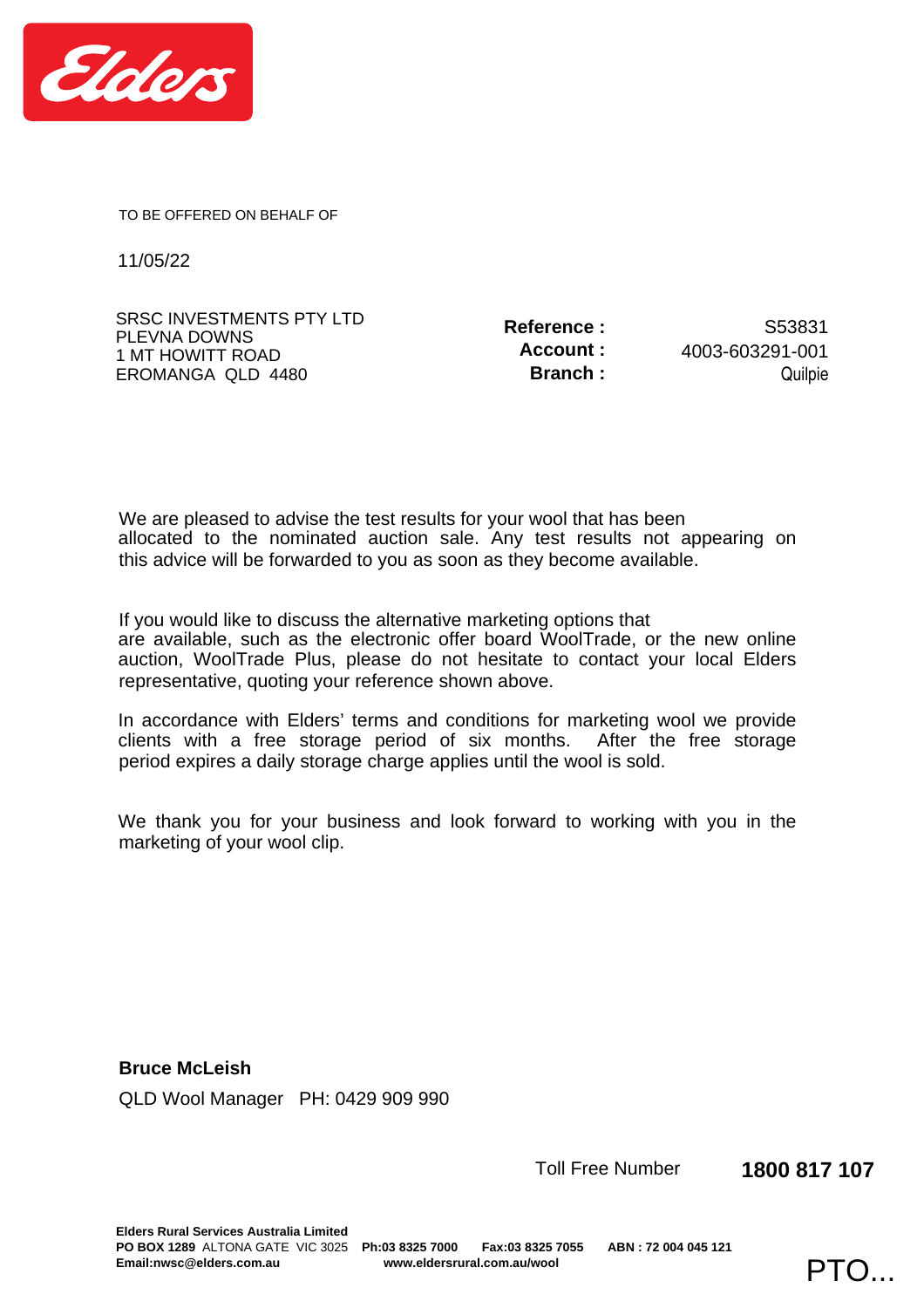

## **ADVICE OF TEST RESULTS**

| <b>Account: SRSC INVESTMENTS PTY LTD</b> |                                                |                        |                    |              |            |                       | Reference: S53831 002 |            |                                                                |                          |      |                               |    |    | Sale: |                          |      |                   | 22/S46               |              |              |  |               |
|------------------------------------------|------------------------------------------------|------------------------|--------------------|--------------|------------|-----------------------|-----------------------|------------|----------------------------------------------------------------|--------------------------|------|-------------------------------|----|----|-------|--------------------------|------|-------------------|----------------------|--------------|--------------|--|---------------|
| <b>Brand: PLEVNA DOWNS/QUILPIE</b>       |                                                |                        |                    |              |            |                       |                       |            |                                                                |                          |      |                               |    |    |       |                          |      |                   | <b>Sale Date:</b>    |              |              |  | 18/05/22      |
|                                          |                                                |                        | PHONE: 07 46564771 |              |            | FAX: 07 46564679      |                       |            | Account: 4003-603291-001                                       |                          |      |                               |    |    |       |                          |      |                   | <b>Proceeds Due:</b> |              |              |  | 27/05/22      |
|                                          |                                                |                        |                    |              |            |                       |                       |            | <b>Branch: Quilpie</b><br>Salesperson: Peter Sealy(0428626959) |                          |      |                               |    |    |       |                          |      |                   |                      |              |              |  |               |
|                                          |                                                |                        |                    |              |            |                       |                       |            |                                                                |                          |      |                               |    |    |       |                          |      |                   |                      |              |              |  |               |
| Lot<br>Ref                               | <b>Description</b>                             | No of<br><b>Bales</b>  | <b>Net</b><br>Wgt  | Clean<br>Wgt |            | <b>Fibre Diameter</b> |                       |            | VM                                                             | <b>SCH</b><br><b>DRY</b> |      | <b>Staple</b><br>CV% STR SS25 |    |    |       | <b>Position of Break</b> |      | <b>AWEX</b><br>ID | Curr<br>Appr         | <b>Mules</b> |              |  |               |
|                                          |                                                |                        |                    |              | <b>Mic</b> | CV%                   | S.D                   | <b>COM</b> | <b>CUR</b>                                                     |                          |      | Lgth                          |    |    |       | <b>Haut</b>              | CVH% | Tip               |                      | Mid Base     |              |  | <b>Status</b> |
| 936                                      | AAAAM                                          | 20                     | 3803               | 2559         | 19.3       | 16.2                  | 3.1                   | 99.6       | 57                                                             | 0.4                      | 67.3 | 63                            | 11 | 68 | 48    | 75                       | 29.5 | 10                | 76                   |              | 14 MF5E.     |  | <b>NM</b>     |
| 937                                      | AAAAM                                          | 18                     | 3394               | 2135         | 19.2       | 17.3                  | 3.3                   | 99.4       | 58                                                             | 0.6                      | 62.9 | 62                            | 11 | 65 | 51    | 72                       | 30.4 | 17                | 76                   |              | 7 MF5E.      |  | <b>NM</b>     |
| 938                                      | AAAAM                                          | 11                     | 2092               | 1236         | 19.8       | 17.0                  | 3.4                   | 99.1       | 55                                                             | 0.9                      | 59.1 | 117                           | 9  | 39 | 15    | 97                       | 45.8 | 20                | 21                   |              | 59 MF5E.     |  | <b>NM</b>     |
| 939                                      | AAAAM                                          | 12                     | 2284               | 1469         | 19.0       | 17.1                  | 3.3                   | 99.5       | 60                                                             | 1.2                      | 64.3 | 120                           | 11 | 28 | 10    | 85                       | 60.3 | 4                 | 68                   |              | 28 MF5E.     |  | <b>NM</b>     |
| 940                                      | AAAAM                                          | $\overline{7}$         | 1312               | 762          | 18.7       | 17.6                  | 3.3                   | 99.6       | 60                                                             | 1.3                      | 58.1 | 99                            | 18 | 40 | 23    | 80                       | 49.4 | 27                | 50                   |              | 23 MF5E      |  | NM            |
| 941                                      | AAAAM                                          | 11                     | 2082               | 1251         | 18.7       | 17.2                  | 3.2                   | 99.5       | 59                                                             | 1.2                      | 60.1 | 115                           | 11 | 38 | 18    | 86                       | 55.5 | 4                 | 69                   |              | 27 MF4E.     |  | <b>NM</b>     |
| 942                                      | AAAAM                                          | 11                     | 2007               | 1194         | 18.6       | 16.9                  | 3.1                   | 99.8       | 59                                                             | 0.9                      | 59.5 | 108                           | 14 | 44 | 24    | 84                       | 52.4 | 20                | 69                   |              | 11 MF4E.     |  | <b>NM</b>     |
| 943                                      | AAAM                                           | 10                     | 1910               | 1333         | 20.9       | 17.1                  | 3.6                   | 98.7       | 54                                                             | 0.6                      | 69.8 | 64                            | 14 | 66 | 50    | 75                       | 30.1 | 25                | 75                   |              | MF4E.        |  | <b>NM</b>     |
| 944                                      | AAAM                                           | 9                      | 1656               | 1093         | 20.9       | 17.2                  | 3.6                   | 98.6       | 59                                                             | 0.4                      | 66.0 | 60                            | 17 | 62 | 50    | 69                       | 33.9 | $\overline{7}$    | 89                   |              | 4 MF5E.      |  | <b>NM</b>     |
| 945                                      | AAAM                                           | 6                      | 1135               | 709          | 20.8       | 18.5                  | 3.9                   | 98.4       | 53                                                             | 0.8                      | 62.5 | 118                           | 18 | 37 | 25    | 91                       | 53.3 | $\overline{7}$    | 44                   |              | 49 MF5E.     |  | <b>NM</b>     |
| 946                                      | AAAM                                           | 10                     | 1918               | 1256         | 20.3       | 17.5                  | 3.6                   | 98.9       | 59                                                             | 1.2                      | 65.5 | 119                           | 15 | 30 | 15    | 84                       | 61.3 | 11                | 78                   |              | 11 MF4E      |  | NM            |
| 947                                      | AAAM                                           | 12                     | 2262               | 1344         | 20.2       | 18.7                  | 3.8                   | 98.7       | 58                                                             | 1.4                      | 59.4 | 103                           | 11 | 37 | 13    | 83                       | 49.6 | 30                | 61                   |              | 9 MF5E.      |  | <b>NM</b>     |
| 948                                      | AAAM                                           | 11                     | 2091               | 1326         | 20.3       | 17.4                  | 3.5                   | 99.0       | 57                                                             | 0.8                      | 63.4 | 110                           | 13 | 38 | 19    | 85                       | 54.2 | 17                | 74                   |              | 9 MF5E.      |  | ΝM            |
| 949                                      | AAAM                                           | 10                     | 1860               | 1176         | 20.4       | 17.5                  | 3.6                   | 99.1       | 61                                                             | 0.7                      | 63.2 | 103                           | 13 | 39 | 22    | 82                       | 52.0 | 20                | 76                   |              | 4 MF5E.      |  | ΝM            |
| 950                                      | AAM                                            | $\overline{4}$         | 742                | 470          | 19.2       | 18.3                  | 3.5                   | 99.3       | 64                                                             | 0.5                      | 63.4 | 52                            | 16 |    |       |                          |      |                   |                      |              | MF5E.        |  | ΝM            |
| 951                                      | AAM                                            | 5                      | 959                | 577          | 19.0       | 18.1                  | 3.4                   | 99.4       | 55                                                             | 0.8                      | 60.2 | 115                           | 13 | 34 | 21    | 80                       | 61.9 | 5                 | 95                   |              | MF5E.        |  | ΝM            |
| 952                                      | AAM                                            | 11                     | 2088               | 1125         | 18.9       | 19.3                  | 3.6                   | 99.1       | 58                                                             | 1.1                      | 53.9 | 94                            | 18 | 35 | 22    | 72                       | 53.8 | 4                 | 75                   | 21           | MF5F         |  | <b>NM</b>     |
| 953                                      | AAAAM                                          | 16                     | 3055               | 1876         | 17.9       | 18.0                  | 3.2                   | 99.8       | 62                                                             | 1.4                      | 61.4 | 77                            | 12 | 36 | 21    | 76                       | 35.7 | 91                | 9                    |              | MWF5F.       |  | NM            |
| 954                                      | AAAAM                                          | 16                     | 3041               | 1876         | 17.7       | 18.0                  | 3.2                   | 99.7       | 61                                                             | 1.3                      | 61.7 | 80                            | 11 | 38 | 21    | 77                       | 36.4 | 87                | 13                   |              | MWF5F        |  | ΝM            |
| 955                                      | AAAAM                                          | 12                     | 2284               | 1423         | 18.2       | 18.6                  | 3.4                   | 99.4       | 61                                                             | 1.5                      | 62.3 | 80                            | 15 | 43 | 28    | 72                       | 42.2 | 48                | 52                   |              | MWF5F.       |  | <b>NM</b>     |
| 956                                      | AAAM                                           | $\overline{7}$         | 1283               | 803          | 18.7       | 19.5                  | 3.6                   | 99.2       | 61                                                             | 1.3                      | 62.6 | 80                            | 14 | 39 | 20    | 76                       | 37.3 | 81                | 19                   |              | MWF5F.       |  | NM.           |
| 957                                      | AAAM                                           | 5                      | 948                | 610          | 19.3       | 20.8                  | 4.0                   | 98.7       | 62                                                             | 1.5                      | 64.3 | 92                            | 13 | 37 | 22    | 76                       | 46.3 | 45                | 52                   |              | 3 MWF5F      |  | ΝM            |
| 958                                      | AAM                                            | 12                     | 2279               | 1365         | 17.3       | 19.7                  | 3.4                   | 99.8       | 64                                                             | 1.4                      | 59.9 | 71                            | 13 | 39 | 25    | 71                       | 34.9 | 79                | 16                   |              | 5 MWF5F.     |  | <b>NM</b>     |
| 2732                                     | <b>MBLS</b>                                    | $\overline{7}$         | 1242               | 678          | 18.6       | 18.0                  | 3.3                   | 99.5       | 69                                                             | 1.2                      | 54.6 | 86                            | 42 | 35 | 13    | 64                       | 57.2 | 46                | 54                   |              | MB5F.        |  | NM            |
| 2733                                     | <b>MBKN</b>                                    | 10                     | 1808               | 1059         | 18.6       | 20.0                  | 3.7                   | 99.3       | 59                                                             | 2.6                      | 58.6 | 102                           | 21 | 25 | 10    | 71                       | 59.4 | 21                | 64                   |              | 15 MP5F.     |  | <b>NM</b>     |
| 2734                                     | <b>MBKN</b>                                    | 3                      | 563                | 315          | 18.4       | 19.9                  | 3.7                   | 99.3       | 60                                                             | 2.8                      | 55.9 | 93                            | 30 | 27 | 12    | 61                       | 63.2 | 13                | 85                   |              | 2 MP5F       |  | ΝM            |
| 2735                                     | <b>MBLS</b>                                    | 7                      | 1227               | 605          | 18.7       | 19.0                  | 3.6                   | 99.1       | 73                                                             | 5.5                      | 49.3 | 76                            | 26 | 16 | 8     | 57                       | 54.2 | 13                | 49                   |              | 38 MP5F.     |  | <b>NM</b>     |
| 2736                                     | <b>MLKS</b>                                    | $\boldsymbol{\Lambda}$ | 740                | 380          | 18.6       | 22.4                  | 4.2                   | 98.9       | 60                                                             | 2.3                      | 51.3 |                               |    |    |       |                          |      |                   |                      |              | MZ5F.P1      |  | ΝM            |
| 2737                                     | <b>AMPCS</b>                                   | $\overline{4}$         | 767                | 372          | 18.7       | 23.8                  | 4.5                   | 98.4       | 66                                                             | 2.3                      | 48.5 |                               |    |    |       |                          |      |                   |                      |              | MP6F.50      |  | <b>NM</b>     |
| 2738                                     | <b>MBKN</b>                                    | 14                     | 2537               | 1342         | 17.7       | 20.8                  | 3.7                   | 99.2       | 68                                                             | 4.1                      | 52.9 | 75                            | 14 | 32 | 17    | 68                       | 39.9 | 75                | 23                   |              | 2 MWP5F      |  | <b>NM</b>     |
|                                          | <b>Total &amp; Averages</b>                    | 295                    | 55369              | 33719        | 19.1       | 18.1                  | 3.5                   | 99.2       | 60                                                             | 1.3                      | 60.8 | 88                            | 14 | 42 | 25    | 76                       | 44.0 | 32                | 55                   | 12           |              |  |               |
|                                          | <b>Elders Rural Services Australia Limited</b> |                        |                    |              |            |                       |                       |            |                                                                |                          |      |                               |    |    |       |                          |      |                   |                      |              | $\mathbf{1}$ |  |               |

 ALTONA GATE VIC 3025 **Ph: 03 8325 7000 Fax:03 8325 7055 ABN:72 004 045 121 www.eldersrural.com.au/wool**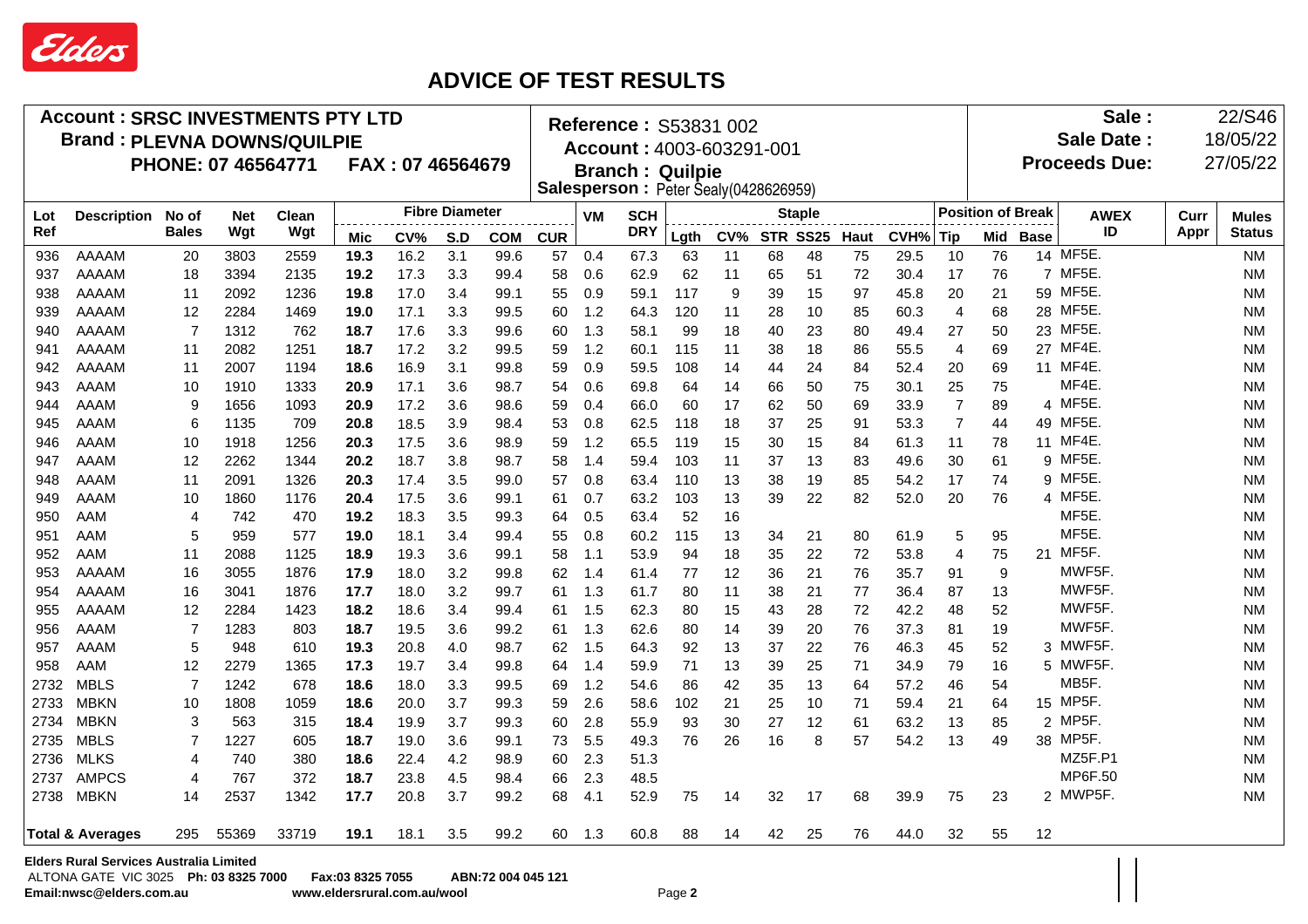

## **ADVICE OF BALE WEIGHTS**

|            |                    |                | <b>Account: SRSC INVESTMENTS PTY LTD</b> |         |                  |           | Reference: S53831 002                |                        |                          |         | Sale:<br><b>Sale Date:</b> |         |         |         |  |
|------------|--------------------|----------------|------------------------------------------|---------|------------------|-----------|--------------------------------------|------------------------|--------------------------|---------|----------------------------|---------|---------|---------|--|
|            |                    |                | <b>Brand: PLEVNA DOWNS/QUILPIE</b>       |         |                  |           |                                      |                        |                          |         |                            |         |         |         |  |
|            |                    |                | PHONE: 07 46564771                       |         | FAX: 07 46564679 |           |                                      |                        | Account: 4003-603291-001 |         | 27/05/22                   |         |         |         |  |
|            |                    |                |                                          |         |                  |           | Salesperson: Peter Sealy(0428626959) | <b>Branch: Quilpie</b> |                          |         | <b>Proceeds Due:</b>       |         |         |         |  |
|            |                    | No of          | <b>Bale Numbers-Weights Gross</b>        |         |                  |           |                                      |                        |                          |         |                            |         |         |         |  |
| Lot<br>Ref | <b>Description</b> | <b>Bales</b>   |                                          |         |                  |           |                                      |                        |                          |         |                            |         |         |         |  |
| 936        | AAAAM              | 20             | $1 - 189$                                | 2-193   | 4-192            | $6 - 196$ | 7-194                                | 9-194                  | 11-193                   | 13-193  | 14-192                     | 16-192  | 18-194  | 20-196  |  |
|            |                    |                | 22-196                                   | 25-193  | 27-192           | 28-192    | 30-195                               | 31-195                 | 244-172                  | 246-190 |                            |         |         |         |  |
| 937        | AAAAM              | 18             | 34-195                                   | 35-191  | 37-191           | 39-192    | 41-194                               | 42-192                 | 44-193                   | 46-192  | 47-193                     | 49-194  | 50-193  | 54-186  |  |
|            |                    |                | 55-192                                   | 57-195  | 59-194           | 61-164    | 62-194                               | 242-185                |                          |         |                            |         |         |         |  |
| 938        | AAAAM              | 11             | 67-191                                   | 68-192  | 70-194           | 71-192    | 74-190                               | 76-193                 | 78-192                   | 79-192  | 82-190                     | 84-192  | 86-196  |         |  |
| 939        | AAAAM              | 12             | 187-190                                  | 189-191 | 191-191          | 193-194   | 196-194                              | 199-193                | 200-192                  | 203-196 | 206-193                    | 209-195 | 211-193 | 217-186 |  |
| 940        | AAAAM              | $\overline{7}$ | 221-190                                  | 224-190 | 229-188          | 232-190   | 237-188                              | 248-189                | 251-191                  |         |                            |         |         |         |  |
| 941        | AAAAM              | 11             | 255-190                                  | 262-193 | 266-191          | 273-190   | 279-192                              | 285-190                | 295-192                  | 298-190 | 303-192                    | 309-191 | 315-193 |         |  |
| 942        | AAAAM              | 11             | 257-189                                  | 264-193 | 270-193          | 276-189   | 282-194                              | 288-193                | 296-190                  | 305-192 | 311-192                    | 318-140 | 319-164 |         |  |
| 943        | AAAM               | 10             | $3 - 191$                                | 5-191   | 8-195            | 12-194    | 17-193                               | 21-195                 | 26-193                   | 29-193  | 32-193                     | 245-192 |         |         |  |
| 944        | AAAM               | 9              | 36-191                                   | 40-193  | 45-194           | 48-191    | 53-192                               | 56-192                 | 60-152                   | 63-178  | 243-191                    |         |         |         |  |
| 945        | <b>AAAM</b>        | 6              | 69-190                                   | 72-192  | 77-192           | 80-189    | 83-193                               | 90-191                 |                          |         |                            |         |         |         |  |
| 946        | AAAM               | 10             | 188-192                                  | 190-191 | 192-193          | 195-194   | 198-195                              | 201-192                | 204-195                  | 207-196 | 210-195                    | 212-195 |         |         |  |
| 947        | AAAM               | 12             | 218-197                                  | 219-194 | 220-183          | 223-194   | 228-189                              | 230-191                | 233-192                  | 235-192 | 238-185                    | 249-189 | 250-191 | 254-189 |  |
| 948        | AAAM               | 11             | 256-194                                  | 263-190 | 269-191          | 275-192   | 281-193                              | 287-193                | 297-192                  | 302-195 | 306-192                    | 312-188 | 317-193 |         |  |
| 949        | <b>AAAM</b>        | 10             | 261-193                                  | 267-195 | 272-192          | 278-193   | 284-194                              | 294-192                | 299-190                  | 310-193 | 314-190                    | 320-148 |         |         |  |
| 950        | AAM                | 4              | 10-193                                   | 19-193  | 38-192           | 64-172    |                                      |                        |                          |         |                            |         |         |         |  |
| 951        | AAM                | 5              | 75-195                                   | 85-194  | 197-194          | 205-193   | 214-193                              |                        |                          |         |                            |         |         |         |  |
| 952        | AAM                | 11             | 225-189                                  | 231-191 | 234-192          | 239-192   | 252-191                              | 265-192                | 280-188                  | 289-197 | 301-193                    | 313-192 | 321-193 |         |  |
| 953        | AAAAM              | 16             | 94-191                                   | 95-191  | 97-199           | 98-194    | 100-191                              | 102-194                | 104-191                  | 105-195 | 107-196                    | 112-192 | 138-195 | 141-192 |  |
|            |                    |                | 142-191                                  | 143-189 | 145-195          | 148-191   |                                      |                        |                          |         |                            |         |         |         |  |
| 954        | AAAAM              | 16             | 150-195                                  | 152-191 | 153-191          | 155-189   | 156-195                              | 158-194                | 160-194                  | 163-193 | 166-191                    | 168-195 | 170-192 | 171-192 |  |
|            |                    |                | 173-192                                  | 175-193 | 177-192          | 178-184   |                                      |                        |                          |         |                            |         |         |         |  |
| 955        | AAAAM              | 12             | 114-191                                  | 116-194 | 117-192          | 119-191   | 121-195                              | 122-192                | 126-193                  | 128-195 | 130-191                    | 131-191 | 134-191 | 136-192 |  |
| 956        | AAAM               | $\overline{7}$ | 99-191                                   | 108-194 | 149-192          | 159-194   | 169-193                              | 176-151                | 179-182                  |         |                            |         |         |         |  |
| 957        | AAAM               | 5              | 115-191                                  | 120-190 | 125-194          | 132-191   | 137-192                              |                        |                          |         |                            |         |         |         |  |
| 958        | AAM                | 12             | 96-193                                   | 103-194 | 111-191          | 118-193   | 124-194                              | 135-191                | 140-192                  | 151-194 | 157-193                    | 162-191 | 172-192 | 180-185 |  |
| 2732       | <b>MBLS</b>        | $\overline{7}$ | 15-193                                   | 23-192  | 33-195           | 43-190    | 58-194                               | 65-122                 | 247-170                  |         |                            |         |         |         |  |
| 2733       | <b>MBKN</b>        | 10             | 81-193                                   | 87-165  | 194-194          | 202-194   | 208-191                              | 271-190                | 283-192                  | 304-194 | 324-165                    | 325-150 |         |         |  |
| 2734       | <b>MBKN</b>        | 3              | 222-191                                  | 236-190 | 258-188          |           |                                      |                        |                          |         |                            |         |         |         |  |
| 2735       | <b>MBLS</b>        | $\overline{7}$ | 88-193                                   | 213-194 | 227-184          | 260-189   | 290-191                              | 300-127                | 322-163                  |         |                            |         |         |         |  |
|            | 2736 MLKS          | 4              | 66-191                                   | 186-193 | 292-189          | 328-175   |                                      |                        |                          |         |                            |         |         |         |  |
|            |                    |                |                                          |         |                  |           |                                      |                        |                          |         |                            |         |         |         |  |

**Elders Rural Services Australia Limited**